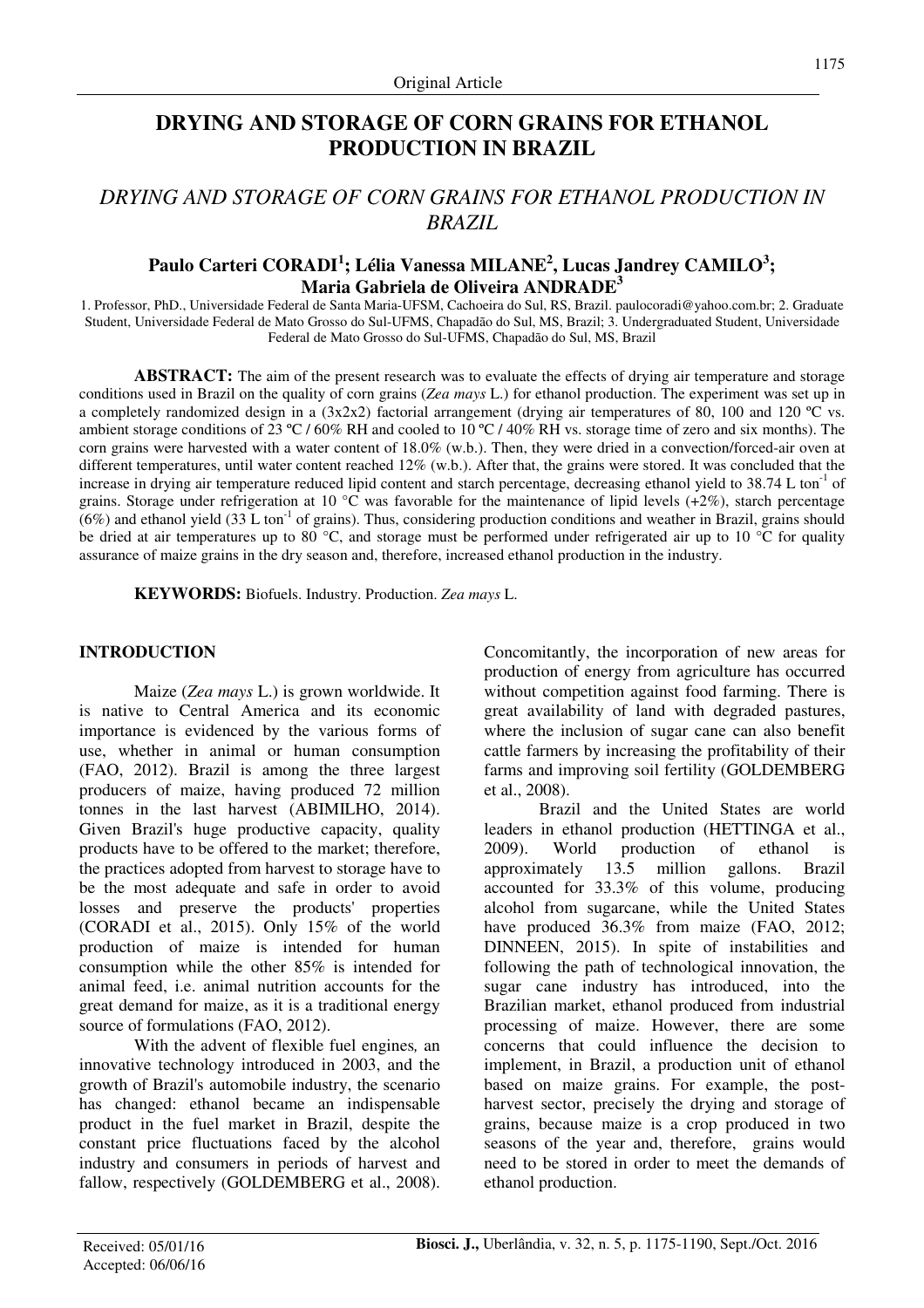During drying, the use of high temperatures can compromise the final quality of the product. The use of higher mass temperatures of 60 °C during drying produces starch of low viscosity and yield in the extraction process by wet grinding and dried corn from high moisture (28-30%) at temperatures above 82 ° C also They have low oil yield and reduced protein content (BEMILLER; WHISTLER, 2009).

The grain storage in inappropriate conditions results in an increase in lipid oxidation and the content of free fatty acids, forming a complex with the helical amylose or reducing the length of the long chains of amylopectin, altering the physical and nutritional properties of grain and its end products (HASJIM et al., 2010). The storage grains refrigerated system is an alternative to maintaining product quality because it reduces the water activity reduces the respiratory rate of the grains, and also retards the development of insect pests and this microflora, regardless of weather conditions region (RIGUEIRA et al., 2009), allowing storage for longer periods of time. However, there are still studies for determining the safe storage temperatures for different grain moisture levels which ensure the final quality technological product.

The lack of storage infrastructure in Brazil and the use of inadequate techniques would result in greater quantitative and qualitative losses of grains, thus directly affecting ethanol production. Thus, the objective of the present study was to evaluate the effects of drying air temperatures (80, 100 and 120 °C) and storage conditions (23 °C / 60% RH and 10 °C / 40% RH) used in Brazil on the quality of maize (*Zea mays* L.) grains and on the industrial yield of ethanol.

# **MATERIAL AND METHODS**

The research was conducted at the Federal University of Mato Grosso do Sul (UFMS), Campus Chapadão do Sul (CPCS), in the Laboratory of Grain Post-harvest, and in the Ethanol Laboratory of the USIMAT processing plant, located in the town of Campos de Julio, state of Mato Grosso, Brazil. The experiments were set up in a completely randomized design in a (3x2x2) factorial arrangement (drying air temperatures of 80, 100 and 120 ºC vs. ambient storage conditions of 23 ºC / 60% RH and cooled to 10 ºC / 40% RH vs. storage time of zero and six months). Data were subjected to analysis of variance, and the effects of the treatments were evaluated by the F-test and, when significant, they were submitted to regression and polynomial analysis (Figure 1).



Figure 1. Flowchart of experimental design.

The maize grains used in the experiment were classified as hard, according to MAPA/Brazil, as shown in Figure 2.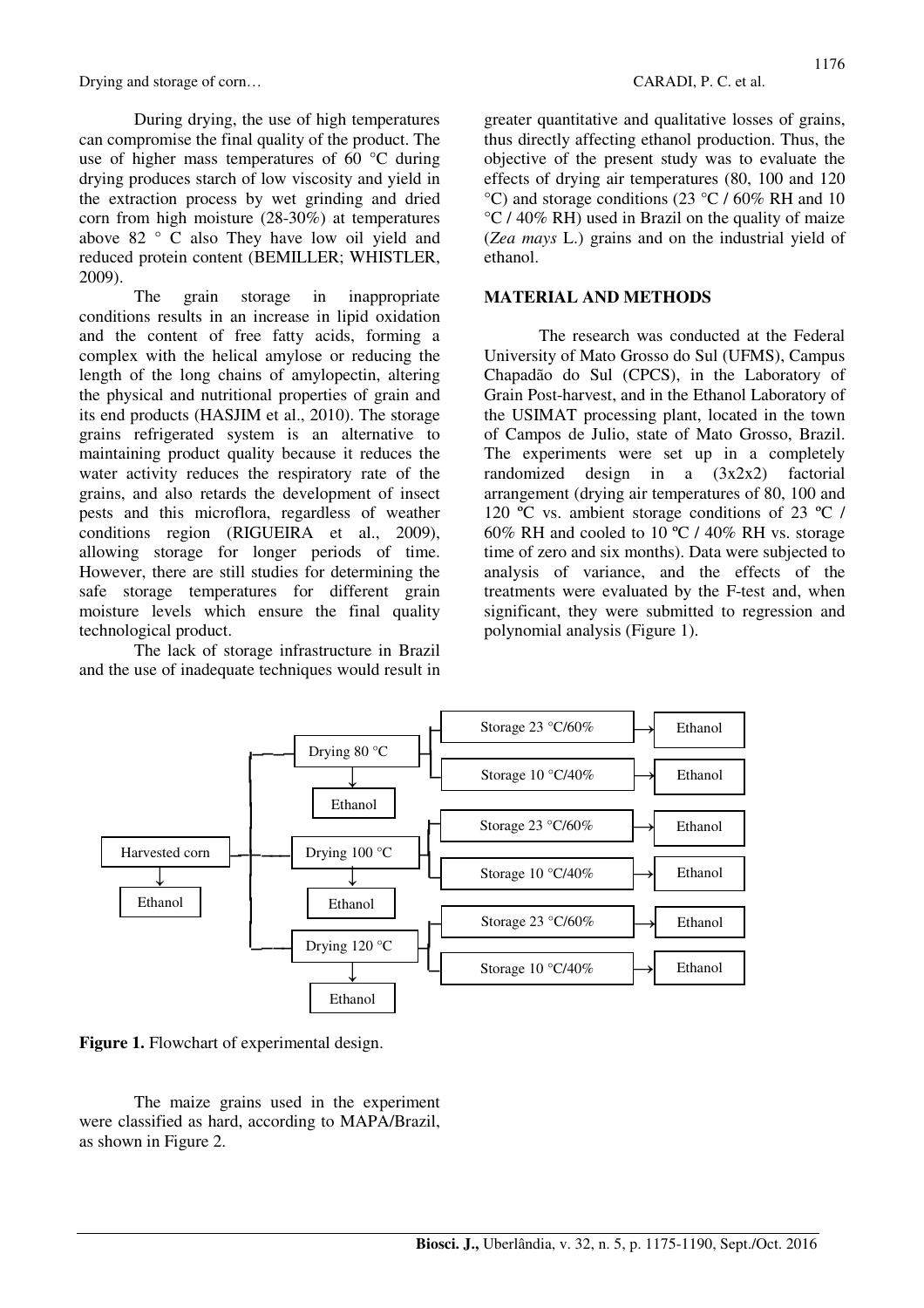



**Figure 2.** Structure of corn grains.

The maize grains were harvested randomly, and their water content was18% (w.b.). Impurities and damaged grains were separated manually. Then, they were dried in a convection/forced-air oven at 80, 100 and 120 °C, until water content decreased to 12% (w.b.). The temperature of the grain mass (40  $\pm$ 2 °C for the temperature of the air 80 °C, 44  $\pm$  2 °C for the temperature of the air of 100 °C, 49  $\pm$  2 °C for the temperature of the air  $120^{\circ}$ C) was monitored during drying when the mass was removed from the oven for weighing, using a mercury thermometer. Three replicates were performed for each drying air temperature, and 2 kg of maize grains were used for each replicate. Then, the grains were stored in an environment at 23 °C (18<sup> $\pm$ </sup> 2 °C of the grains mass) and one refrigerated environment at 10  $\degree$ C (8  $\pm$  2  $\degree$ C of the grains mass), for six months. At zero and six months of storage, evaluations were made of water content of the grains, physical classification, lipid content, starch percentage and ethanol yield.

Water content  $(\%)$  was determined by the standard oven method,  $105 \pm 5$  °C for 24 h with three replicates, as recommended (AOAC, 2000). The assessment of physical quality of maize grains was performed with a simple 250-gram sample. The sample was passed through a sieve with circular holes, with five millimeters in diameter, according to Normative Ruling  $n^{\circ}$ . 60 of 22 December 2011, and the classification of maize introduced by the Ministry of Agriculture, Livestock and Supply, valid as of July 2012 (BRAZIL, 2012). Grains with physical modifications were separated and weighed. Measurements were made of percentage of damaged, whole, broken, cracked, musty, fermented, burned, and sprouted grains, as well as foreign matter and impurities. The results were compared with the standard classification table (BRAZIL, 2012) (Table 1). Thus, corn, was classified as "type 1", "type 2", "type 3" and "offtype". The analyses of lipid content, starch content and ethanol yield were performed at the Laboratory of the ethanol processing plant of the state of Mato

Grosso (USIMAT), located in the town of Campos de Júlio.

Starch content was determined with a total of 0.10 g of the ground sample (1.0 mm) was added in 20 mL test tubes, and 15 mL of the sodium acetate buffer solution (pH=  $5.00 \pm 0.05$  at 0.1 mol L<sup>-1</sup>) and 25 μl of enzyme α-amylase (Novozymes, Termamyl 2x) were also added. All test tubes were homogenized with a shaker and placed in a water bath at 100 °C for one hour; during this time, they were homogenized with incubation for 10, 30 and 50 minutes. After the period of one hour, the tubes were removed from the water bath and remained on the bench until ambient temperature. Then, 0.5 mL of solution was added, containing 100 units of the enzyme amyloglucosidase  $mL^{-1}$  (Sigma - Aldrich). The tubes were agitated again and placed in a water bath at 60 °C for two hours; they were agitated after incubation for one hour. After this period, the tubes were removed from the water bath and left on the bench until ambient temperature (BACHKNUDSEN, 1997).

The mixture was transferred to Eppendorf tubes which were centrifuged at 5500 nm for 10 minutes at a temperature of 10 ºC. 10 µl of the supernatant of each tube was pipetted and transferred to test tubes containing 1 mL of Glucose GOD/PAP stable liquid kit at a 1:100 dilution. After 10 minutes of reaction at 37 ºC, reading was performed in a spectrophotometer (Shimadzu UV-1601 PC) at 510 nm (BACHKNUDSEN, 1997). For each test, a sample of corn meal and a sample of sweet corn were used. To avoid overestimation of starch content because of contamination with glucose, 0.10 g of the sample was weighed and transferred to 20 mL test tubes and 15 mL of deionized water was added. The mixture was left in the tubes for four hours, with agitation every 30 minutes. After this period, the content was transferred to Eppendorf tubes and centrifuged. Then, the same steps described above were followed. The value obtained after the reading of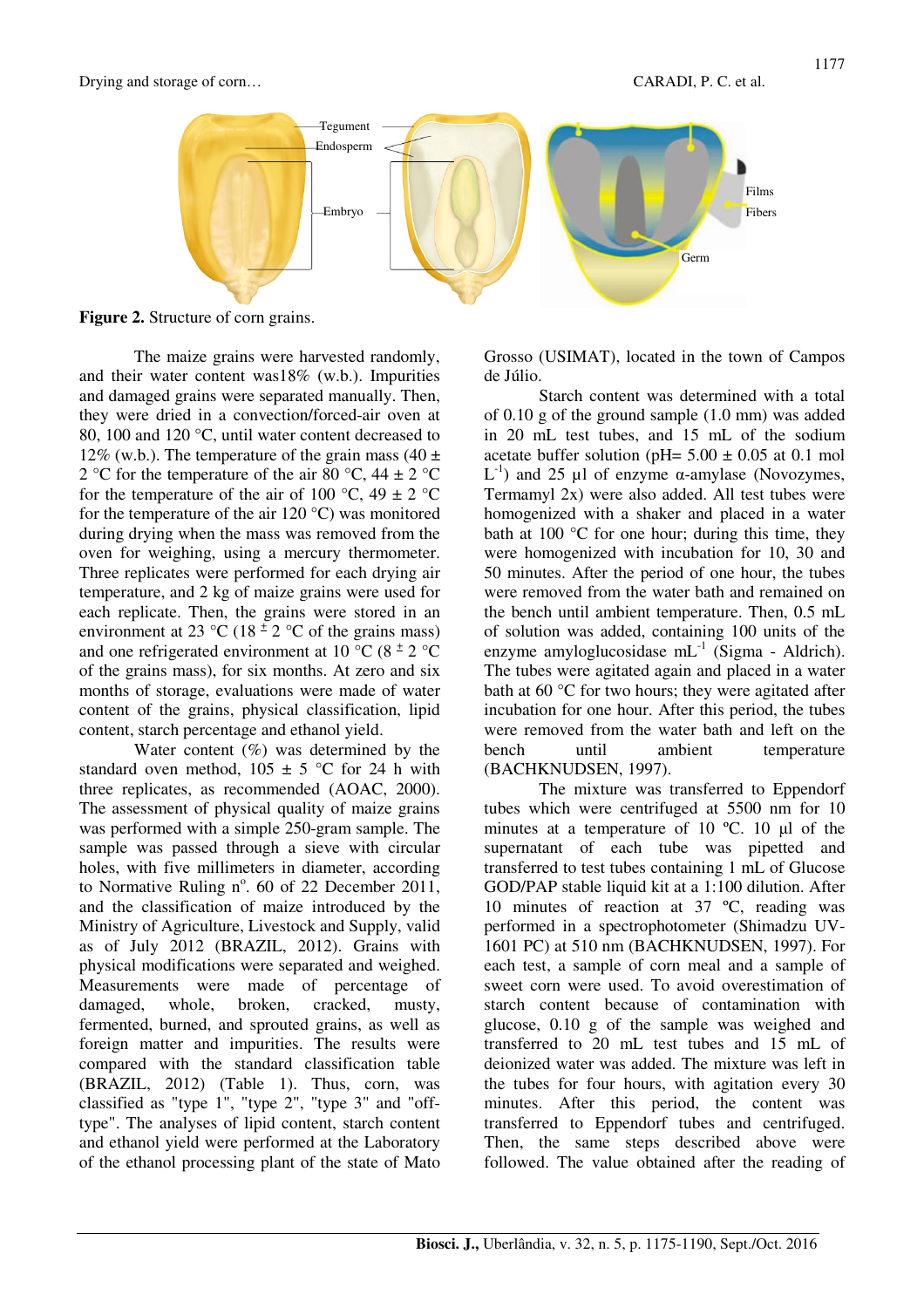glucose was subtracted in the values found for starch in the samples (BACHKNUDSEN, 1997).

Lipid content was determined according to the method by AACC-30-20 (AACC, 1995). Oil extraction was performed with a Soxhlet extractor, using hexane as a solvent. The samples were milled before being taken to the extractor. In the process of oil extraction, 5g of the sample of maize grains were weighed and then placed on filter paper, forming a cartridge and preventing the mixture of the material with the solvent. After that, the cartridge was placed within the container with 150 mL of hexane, and left in the extractor at a temperature of 70 °C for 4 hours. After the sample was taken out of the extractor, the filter paper and the residue were discarded, while the oil sample and the hexane were placed in a rotary evaporator. Water was heated at a temperature of 70 °C in the evaporator, and the solvent was evaporated into the condenser, which was then stored in a bottle. After the hexane was removed from the sample, the recipient with oil was taken to the greenhouse, where it remained for 24 hours at a temperature of 105 °C. The solvent was totally removed from oil for quantification.

For the analysis of ethanol, four hundred grams of maize grains were milled, in roll mills; starch gelatinization was then performed by heating in water, thus favoring the action of enzymes for saccharification. Hydrolysis occurred during saccharification, converting starch into fermentable

sugars. Enzymes were added for catalysis to carry out the process of hydrolysis. The enzyme αamylase was added to break the starch and produce dextrose, while maltose was produced by β-amylase. Fermentation was carried out with the mixture of inoculums of yeasts (*Saccharomyces cerevisiae*) for a period of three days, which was enough to produce alcohol. The must fermented with approximately 8% alcohol content was purified by distillation, with the components being separated by evaporation. In distillation, the mixture was heated to boiling (78.4 ºC) and the vapors were cooled until condensation. Based on the quantification of distilled ethanol, ethanol yield was determined for each tonne of maize grains (KWIATKOWSKI et al., 2006).

## **RESULTS AND DISCUSSION**

Figure 3 are shown the mean values of the moisture content of corn kernels subjected to different drying conditions. It can be seen in Figure 3 that the time required for the corn kernels reach 12% (w.b.) was 0.5, 1.5 and 1.84 hours for drying temperatures of 120, 100 and 80 °C, respectively. It was also noted that with the increase in the drying air temperature increased to product water removal rate, indicating an increase in drying speed. As the drying process continues to equilibrium moisture content, drying representative curves are similar, differing only in the drying time.



**Figure 3.** Curves drying of grains.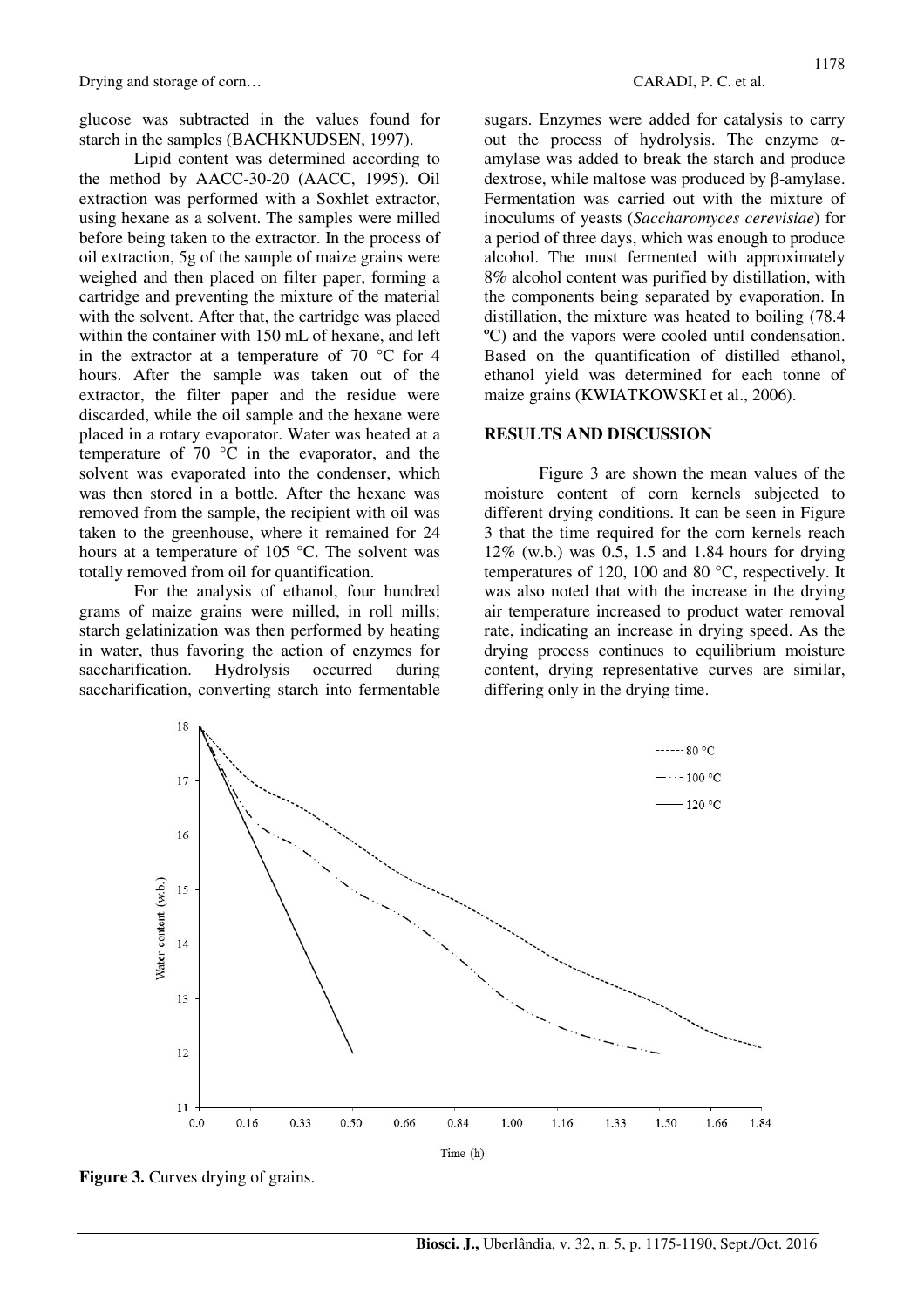Figure 4 and 5 shows the results of the physical classification of maize grains before and after drying and storage for six months. There was an increase of fermentation and rot grains after

drying. The increase in physical damage and rot fermented grains were observed in the storage subjected to air condition temperature of 23 °C (Figure 5).



**Figure 4.** Initial physical classification of maize grains.



**Figure 5.** Physical classification of maize grains after drying and after storage.

According to the results, maize quality was rated as Type 1 (Table 1), and it was found that the effects of drying and storage affected the quality of the product. However, it should also be noted that there was a high rate of grains with serious defects (Figure 4 and 5), which did not meet the marketing standards for grains by MAPA (BRAZIL, 2012).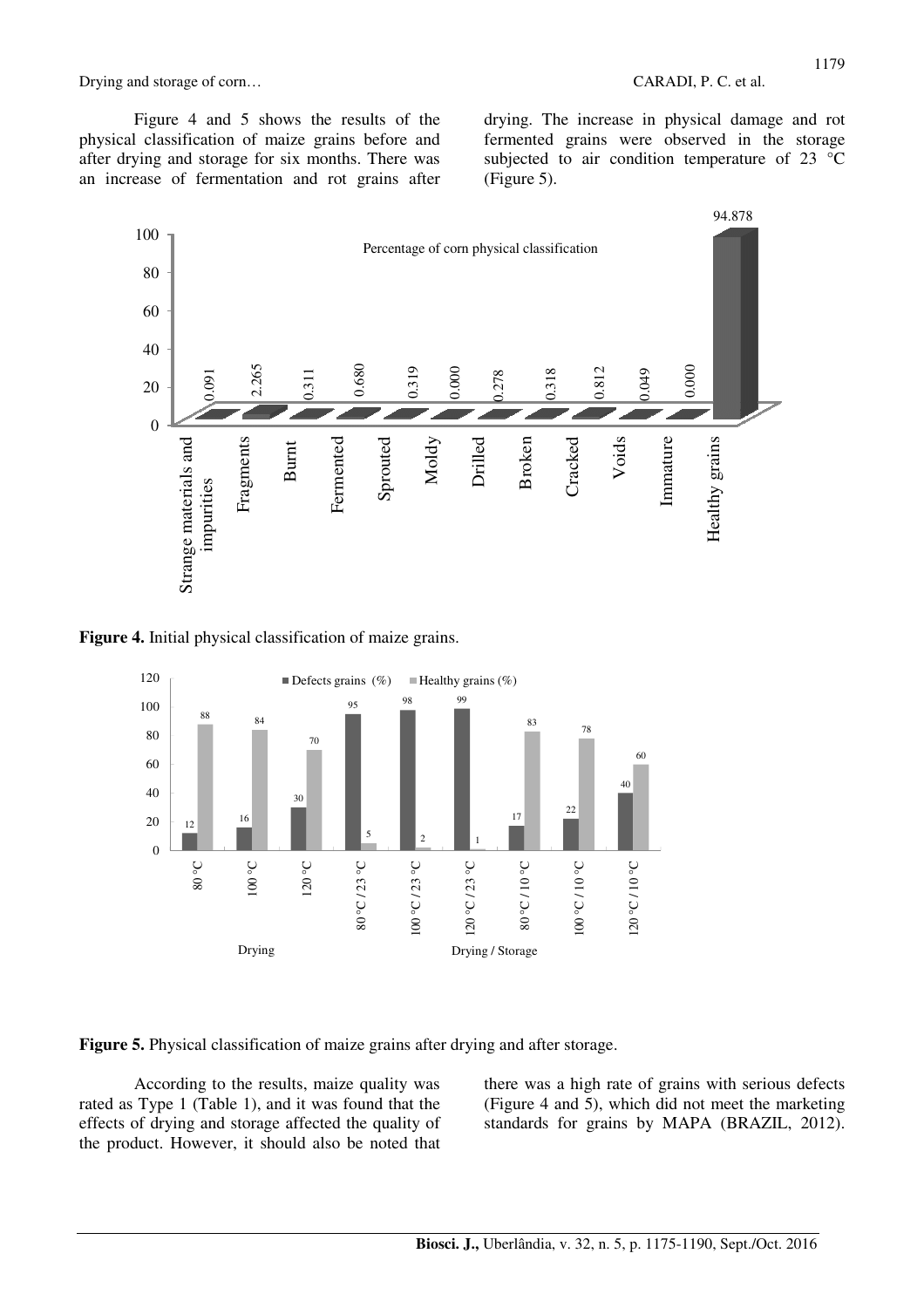| Typification | Damaged grains |                | <b>Broken</b> | Foreign matter and | Rotten grains |  |
|--------------|----------------|----------------|---------------|--------------------|---------------|--|
|              | Moldy and      | grain<br>Total |               | impurities         |               |  |
|              | burned grains  |                |               |                    |               |  |
| Type I       | L.U            | 6.0            | 3.0           |                    | 2.0           |  |
| Type II      | 2.0            | 10.0           | 4.0           |                    | 3.0           |  |
| Type III     | 3.0            | 15.0           | 5.0           | 2.0                | 4.0           |  |
| Off-Type     | >3.0           | >15.0          | >5.0          | >2.0               | >4.0          |  |

|  |  |  |  | Table 1. Quality attributes for classification of maze by type |  |  |  |
|--|--|--|--|----------------------------------------------------------------|--|--|--|
|--|--|--|--|----------------------------------------------------------------|--|--|--|

Brazil (2012).

The physical loss of grain quality after drying is explained by the way water was removed from the cell layers of the grains. During the drying process, moisture is initially extracted from the outer layers of grains, causing a gradient of humidity from the center of the grain to the edges. When this gradient is too large, internal tensions cause the grains to crack (COSTA et al., 2011; BRAZIL, 2012). For grains with higher initial water contents, the drying temperature should be lower, with use of higher temperatures only in cases of grain with lower water contents (WEBER, 2001; ULLMANN et al., 2010). When grains reach high temperatures, they are exposed to thermal damage that can reduce grain viability and vigor. To avoid loss of grain quality, the author recommends that grains should be artificially dried with temperatures up to  $80^{\circ}$ C.

Severe grain drying with high temperatures is used in order to speed up the process and optimizing the equipment, while also reducing the development of fungi and toxins. However, these

high temperatures can also damage the grains (ULLMANN et al., 2010; OLIVA et al., 2012). It was found that for storage in a natural environment, after six months, the maize grains considerably lost physical quality. Losses were greater for grains that suffered major thermal damage by high drying temperatures. However, in storage with artificial cooling, it was found that the grains maintained their physical quality, while minimizing the effects of drying. Water content is the most important factor in preventing deterioration of grains during storage. By maintaining the mass of grains with low levels of water and temperature, the effects of the attack of microorganisms and breathing can be mitigated. Temperature and relative air humidity are determinants in the process of loss of seed viability during storage and changes in the physical-chemical quality of the product and, in comparison with the by-products (LEE et al., 2012). Figure 6 shows the levels of lipids in maize grains, as a function of the reduction of water content and the increase in drying air temperature.



**Figure 6.** Lipid content in maize grains dried at different air temperatures and water contents.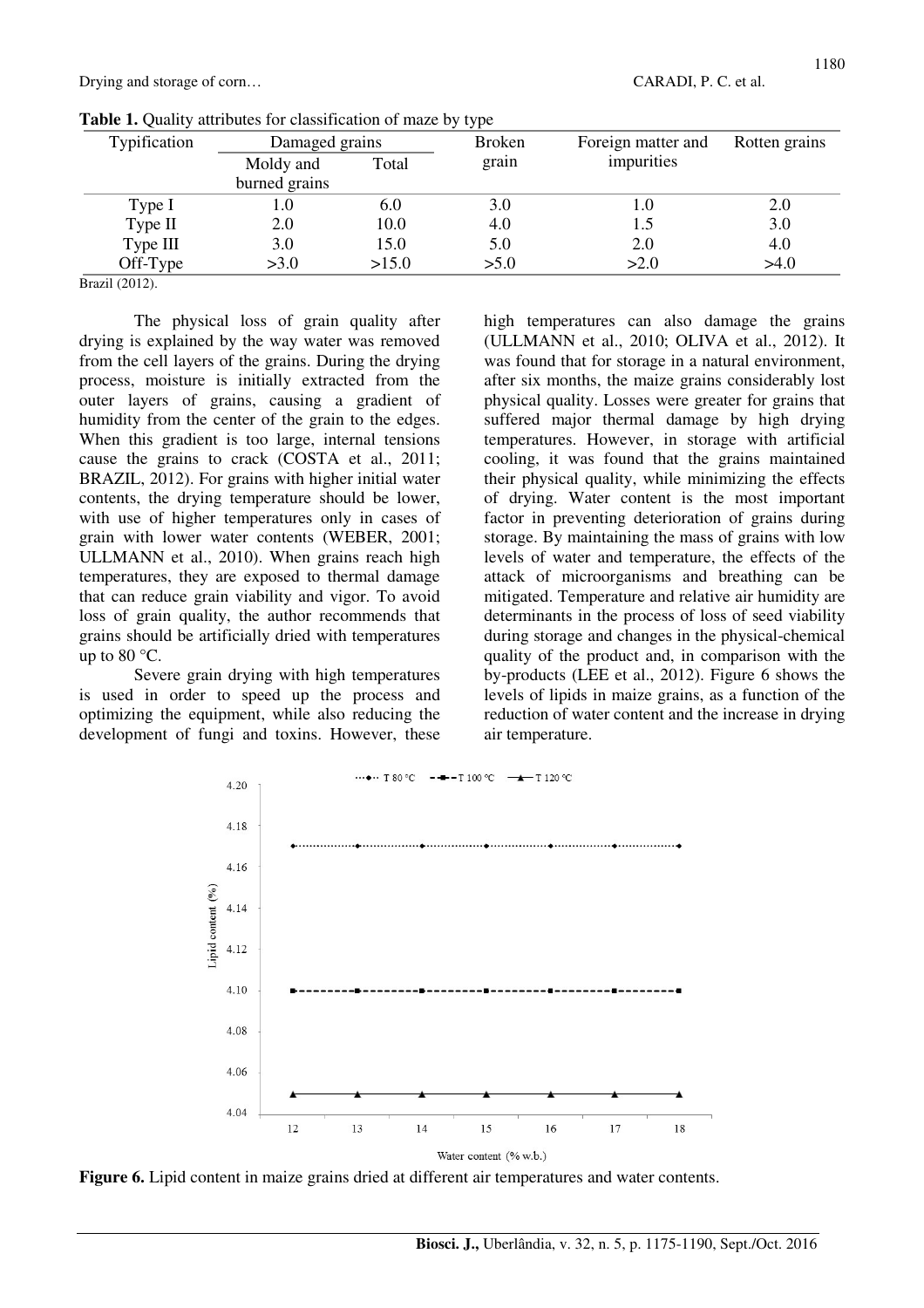The analysis of the results showed statistical differences (P<0.05) between drying air temperatures, and non-significant differences between water contents. The increase in drying air temperature reduced the levels of lipids of maize grains, regardless of the water content of grains. The increase in drying air temperatures results in an increase in the percentage of grains with cracks; combined with the other effects of drying, they negatively affect the physical-chemical quality of grains (MENEZES et al., 2012). The six-month storage of maize grains in different environments (Figure 7) produced even more significant effects on lipid content because the environment at 23 °C accelerated the process of grain deterioration, thus reducing lipid content. This process was even more intensive for grains dried at higher temperatures. However, the storage in the refrigerated environment maintained the initial characteristics of lipid content.



**Figure 7.** Lipid content in maize grains after drying at different air temperatures and storage in different environments.

As a general rule, the increase in temperature by 1 °C can accelerate the breathing of the mass of grains by 2 to 3 times up to a certain limit, until breathing ceases at very high temperatures, as a result of the destructive effects of high temperatures on enzymes, causing greater structural damage on grains (FORTI et al., 2010; HUIJGEN et al., 2014).

The increasing drying air temperature from 80 to 120 °C increased the grain mass temperature of 40 to 50 °C, causing thermal damage through fissures, cracks, fermentation in the grains, resulting in degradation of cellular tissue, reducing the physical-chemical constituents in grain observed by reducing the lipid content. This process predisposes the grains action of lipase enzymes and consequent increased acidity grease. The reduction in storage air temperature (10 °C) decreased the temperature of the grain mass  $(8 \degree C)$ , reducing deterioration of cell tissues while minimizing effects drying with stabilizing the lipid content, whereas the conditions storage ambient air temperature  $(23 \degree C)$ , the

respiratory process of the grain mass increased, causing a higher exchange of heat and water between the mass of grains and the air storage environment, causing most of the grain structure, and reduced lipid content (Figure 7).

Similar results were observed by other authors in drying and storage studies. ALENCAR (2009) observou que the levels of lipids in grains stored at 20, 30 and 40 °C, with three water contents (11.2%, 12.8% and 14.8%) were evaluated. They found that the levels of lipids were reduced as water content increased. The same authors stated that the decrease in lipid content was significant only when the grains were stored with a water content of 14.8% under the temperatures of 30 and 40 °C, i.e. at lower temperatures (20 $\degree$ C), the levels of lipids tend to increase. Other author verified the influence of temperature and period of storage on the lipid content of rice grains (ZHOU et al., 2002). They found that, while in grains stored at 35 °C there was a significant decrease of lipid content, the same did not happen to grains stored at 5 °C after 12 months.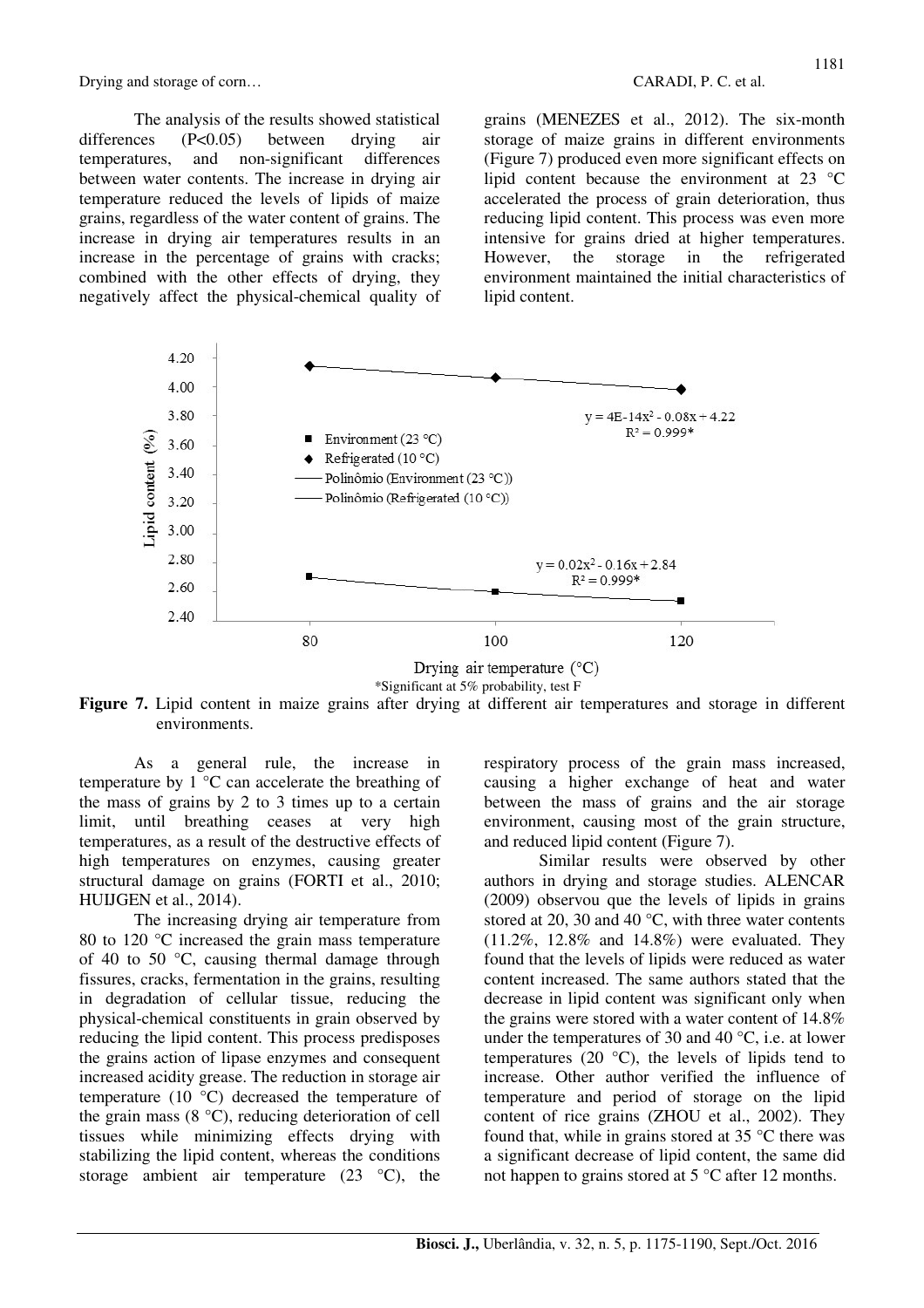In other studies performed with grain storage, there were changes in oil content and acidity index of grains. Working with the storage of processed rice grains, found an increase in the rate of free fatty acids after four months' storage (PARK et al., 2012). They also reported an increase in acidity in the storage of maize under different temperature conditions (PARAGINSKI et al., 2015). The crude protein serves as the primary source of carbon and nitrogen for the growth and metabolism of fungi (SCHUH et al., 2011; PASCHOS et al., 2015). In the system at low temperatures of storage, even with low levels of oxygen, growth of fungi may occur. This may also lead to an initial increase of crude protein of grains, but to a lower extent when compared with the system at high storage temperatures. However, the same authors claimed that heat and moisture exchanges are less intense than in airtight storage. The high temperatures cause chemical constituents of grains, such as lipids, carbohydrates and proteins (SCHUH et al., 2011; GARCÍA et al., 2014). Figures 8, 9 and 10 show

that the reductions in water contents in grains dried with air temperatures of 80, 100 and 120 °C, respectively, influenced the increase in starch concentration and final ethanol yield.



**Figure 8.** Starch percentage and ethanol yield in maize grains dried at air temperature of 80 °C for different water contents.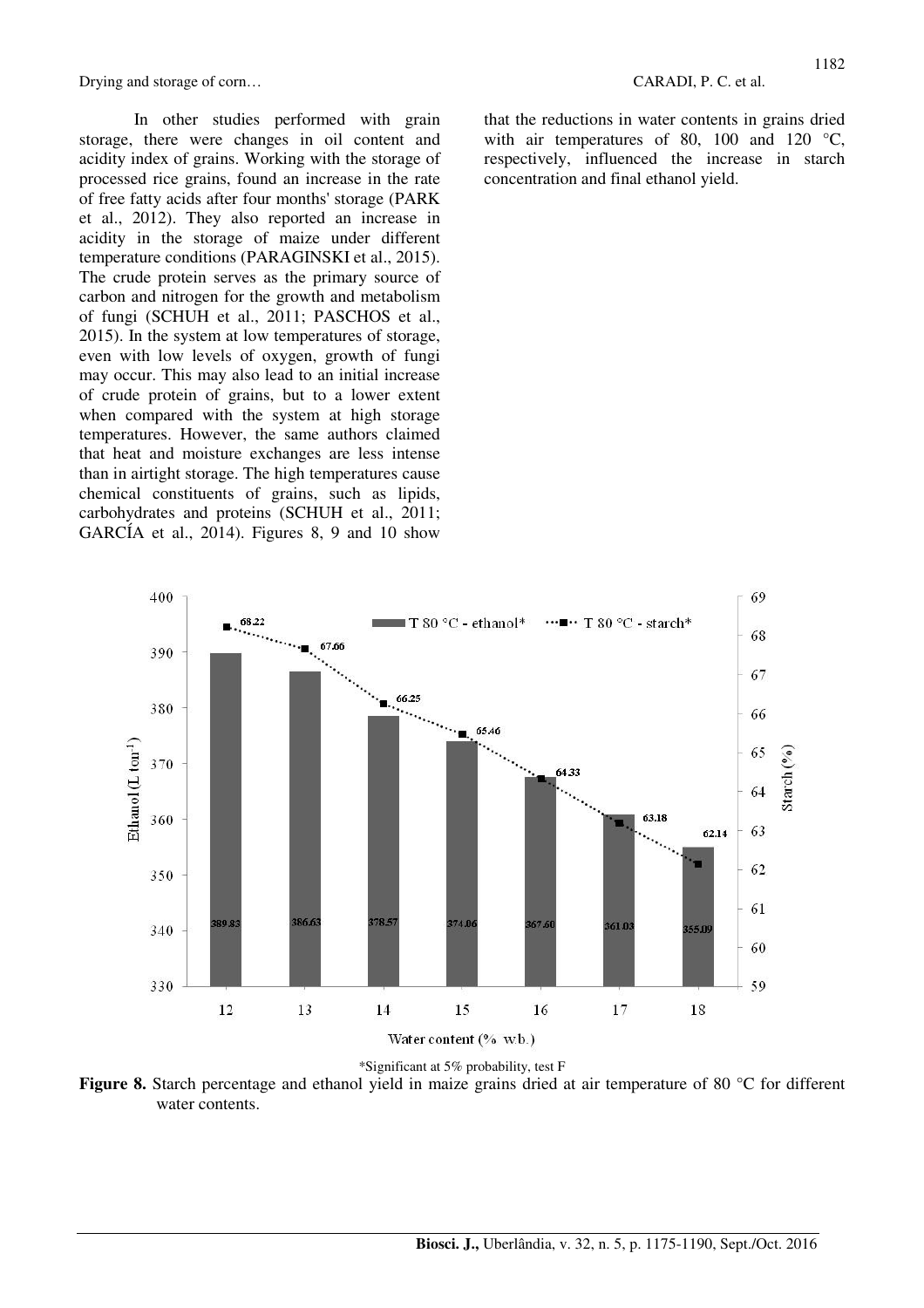



Figure 9. Starch percentage and ethanol yield in maize grains dried at air temperature of 100 °C for different water contents.





**Figure 10.** Starch percentage and ethanol yield in maize grains dried at air temperature of 120 °C for different water contents.

This increase was approximately 6 to 8% of starch and 34 liters of ethanol, when grains were dried from 18 to 12% (w.b.) of moisture. The use of high temperatures in drying can compromise the physical and chemical characteristics of grains, causing oil darkening, protein denaturation and starch gelatinization. Evaluating starch content in white oat with drying temperature of 25, 50, 75 and 100 ºC, it was found a reduction in starch content with increased drying temperature (OLIVEIRA et

al., 2010). The reduction of starch and soluble dietary fiber can be explained by the use of high temperatures that lead to the complexation of these compounds (GUTKOSKI et al., 2000; LAMMENS et al., 2012; BROWN et al., 2013).

The percentage reduction of the starch has occurred due to the change of the endosperm that is affected when the beans are heated at temperatures above 45 °C (Figures 9 and 10). The drying air temperatures exceeding 60 °C resulted in lower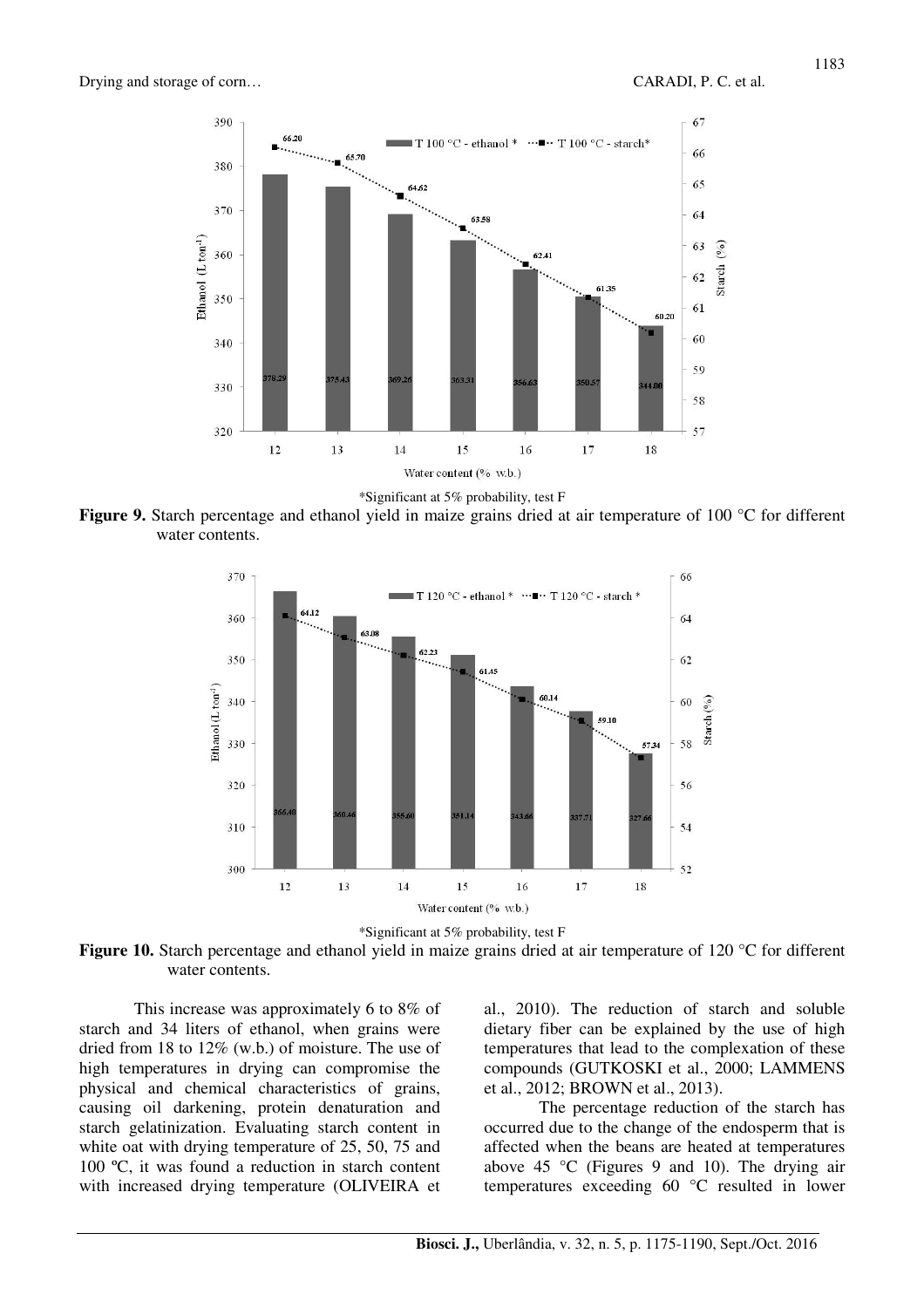viscosity and yield in starch extraction process, reducing swelling power of the starch. The high temperature drying conferred the starch granules a stiffness which reduced swelling power and the solubility rates of water during the gelling process, and these structural changes in the starch granules affect the pulp handling characteristics, reducing maximum peak viscosity and the breakdown of the sample during the heating period, however increased the initial gelatinization temperature. The corn grains storage reduced starch yield of the

extraction during grinding by wet due to starch degradation and interactions between the starch and other grain components caused by conditions of higher temperature storage environment (23 °C) and the mass of grains  $(18 \degree C)$ .

In the comparative evaluation between drying air temperatures (Figures 11 and 12), it was even more evident that the increase in drying air temperatures influenced starch percentage and ethanol yield of corn grains.



### \*Significant at 5% probability, test F

**Figure 11.** Starch percentage of maize grains for the different drying air temperatures and water contents.



\*Significant at 5% probability, test F **Figure 12.** Ethanol yield in maize grains for different drying air temperatures and water contents.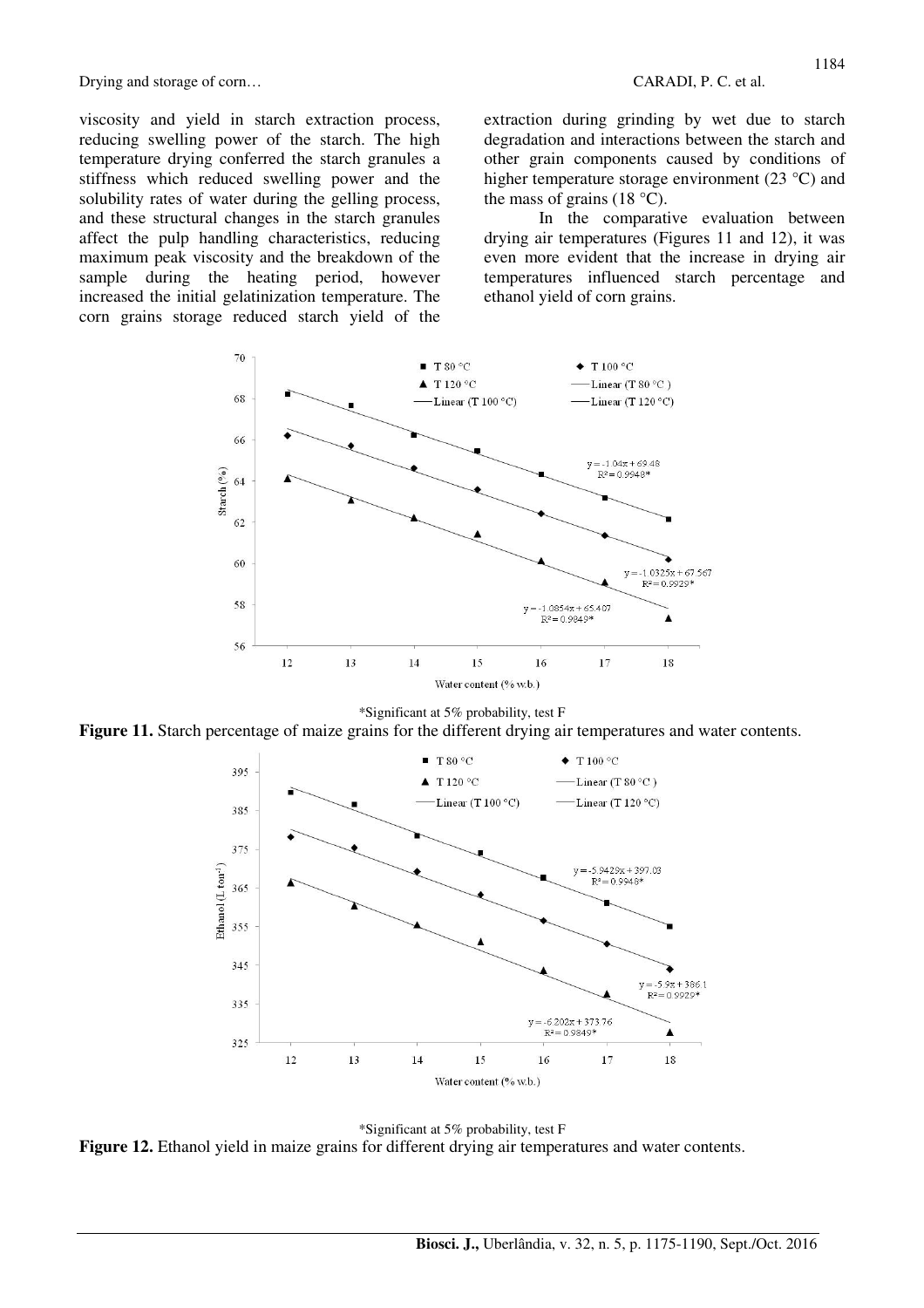The ethanol production is directly related to income and extraction of starch from corn kernels, observed in the Figures 8, 9, 10, 11 and 12. When drying air temperature was 80 °C, at the end of the process, starch percentage of maize grains was  $68.22\%$  and ethanol yield was 389.83 L ton<sup>-1</sup> of grains, while for drying air temperature of 100 °C, starch percentage and ethanol yield were 66.20% and  $378.29$  L ton<sup>-1</sup> of grain, respectively. In

contrast, for drying air temperature of 120 °C, starch percentage and ethanol yield were reduced to 64.12% and 366.40 L ton<sup>-1</sup> of grains, respectively. Storage conditions, after six months, combined with drying air temperature of the grains, had a significant influence (P<0.05) on the results of starch and ethanol for the maize grains (Figures 13 and 14).



**Figure 13.** Starch percentage and ethanol yield in maize grains dried at different drying air temperatures and storage condition of 23 °C.



**Figure 14.** Starch percentage and ethanol yield in maize grains dried at different drying air temperatures and storage condition of 10 °C.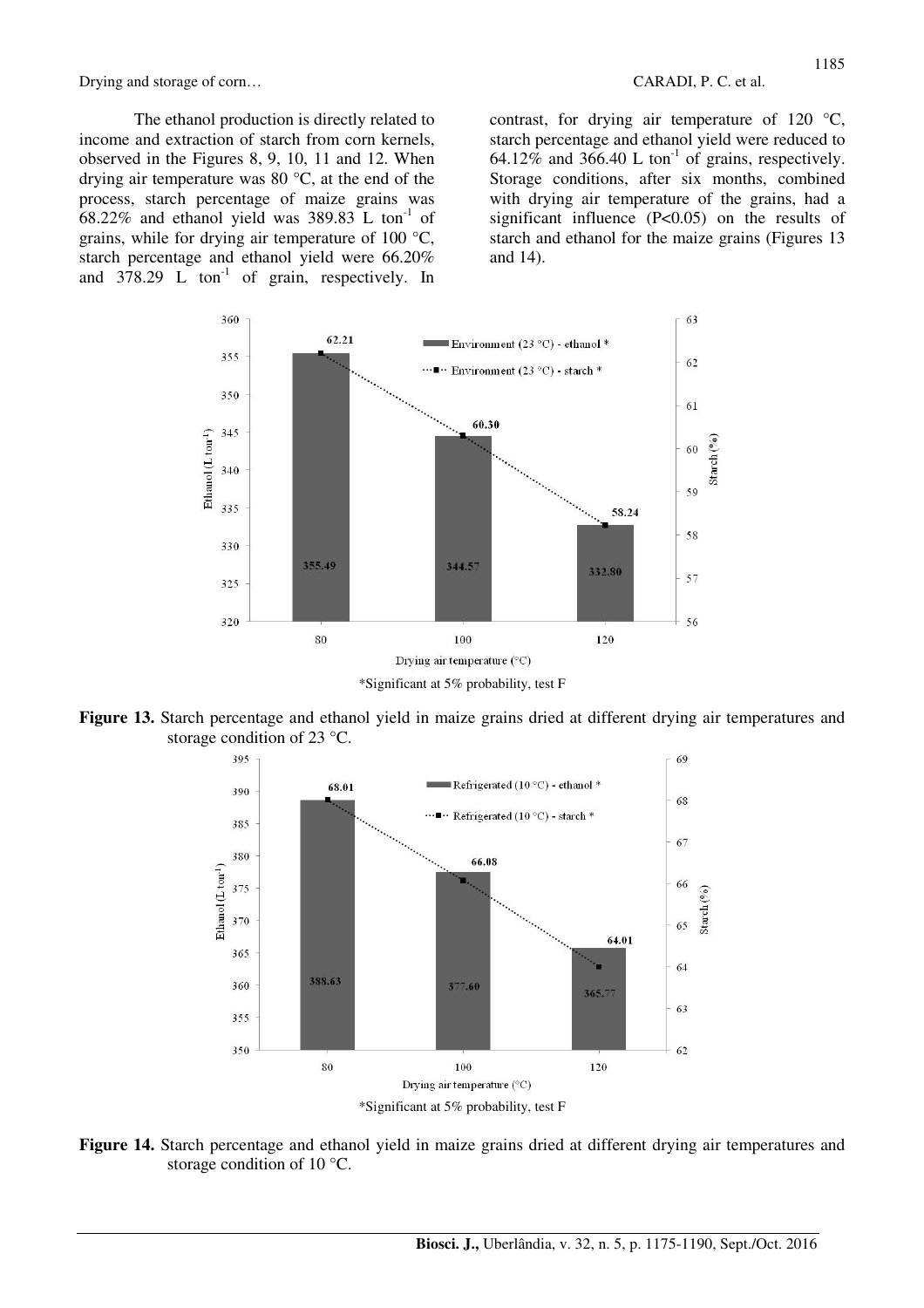For the condition of storage in a natural environment (23 °C), starch percentage ranged from 58.24 to 62.21%, depending on the drying air temperature used for the grains, i.e., starch percentage decreased as drying air temperature increased. The same trend took place for ethanol yield, which ranged from  $332.80$  to  $355.49$  L ton<sup>-1</sup> of grains. In the storage of grains in the refrigerated environment (10 $\degree$ C), starch percentage (64.01 to 68.01%) and ethanol yield (365.77 to 388.63 L ton-1 of grains) were higher. Also, variations by the effects of drying were proportionally equal, for both storage conditions. A comparison between the storage conditions (Figures 15 and 16) showed that in the natural environment  $(23 \degree C)$ , starch percentage and ethanol yield were lower than in the refrigerated storage, under the same conditions of drying air temperature, while the difference between storage conditions were approximately additional 6% starch and 33 L ton<sup>-1</sup> of grains for refrigerated storage at 10 °C.

In a study conducted with maize grains, ethanol yields were around 395 liters per tonnes of grain (SOBRINHO, 2012). However, the use of high quality maize grains led to average ethanol yields of 410 L of per tonne (USIMAT, 2015). The effects observed at post-harvest for industrial ethanol yield, in the present study, can provide relevant insights to the productive chain of ethanol in Brazil, especially industries, towards a more critical analysis for investment in storage units and adoption of appropriate post-harvest techniques, in order to obtain high quality raw material throughout the year and achieve greater production of ethanol.



\*Significant at 5% probability, test F

Figure 15. Evaluation of starch percentage (%) in maize grains for different drying air temperatures and storage conditions.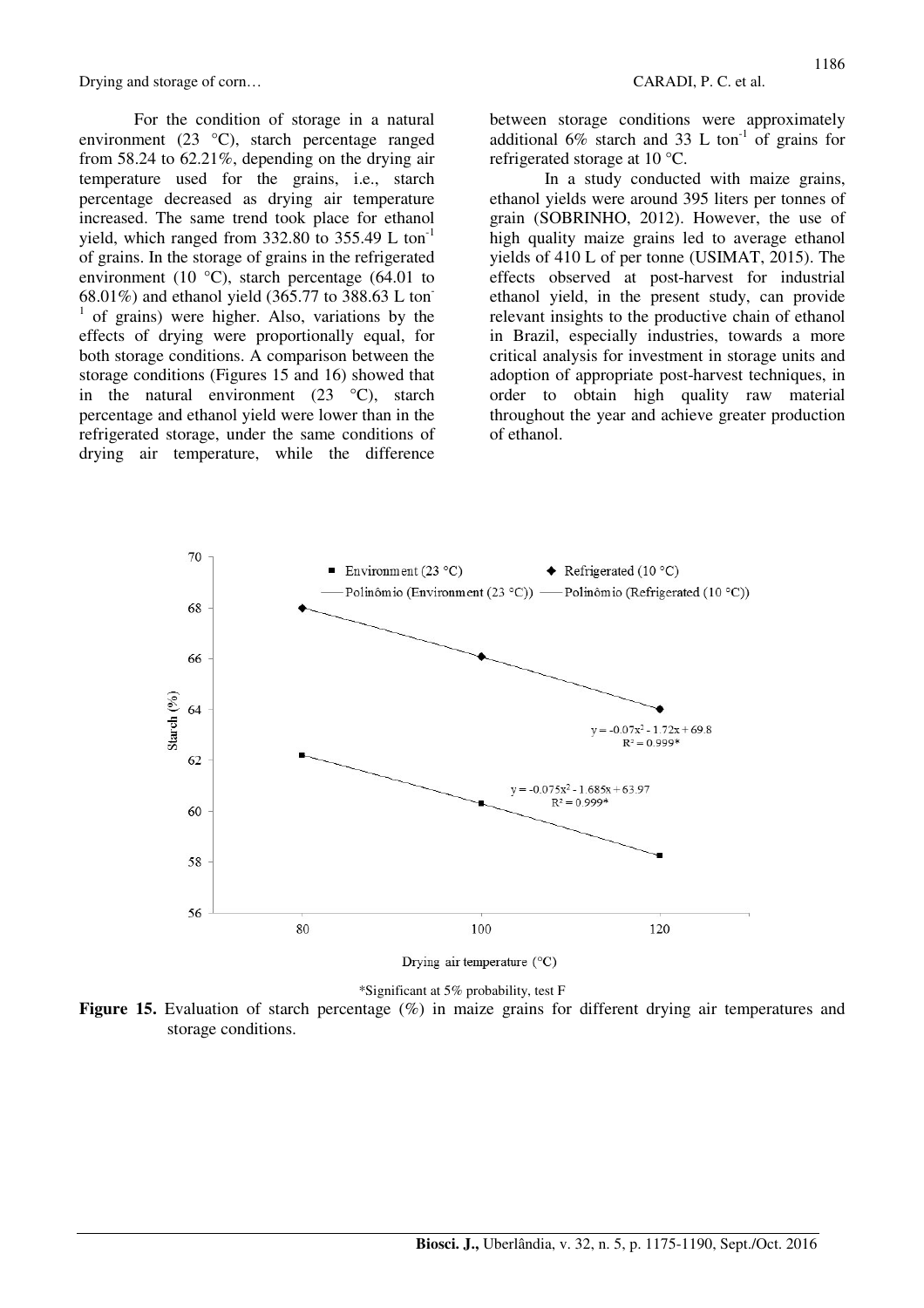



Drying air temperature (°C)

\*Significant at 5% probability, test F

**Figure 16.** Assessment of ethanol yield (L ton<sup>-1</sup>) in maize grains for different drying air temperatures and storage conditions.

## **CONCLUSIONS**

The increase in drying air temperature reduced lipid content and starch percentage, decreasing ethanol yield to  $38.74$  L ton<sup>-1</sup> of grain.

Storage under refrigeration at 10 °C was favorable for the maintenance of lipid levels (+2%), starch percentage (6%) and ethanol yield (33 L ton<sup>-1</sup> of grains).

For production conditions in Brazil, grains should be dried at air temperatures up to 80 °C, and storage must be performed under refrigerated air up to 10 °C for quality assurance of maize grains in the

fallow period and, therefore, increased ethanol production in the industry.

## **ACKNOWLEDGEMENTS**

The authors would like to thank CAPES (Coordination for the Improvement of Higher Education Personnel), CNPq (National Council for Scientific Technological Development), FUNDECT-MS (Foundation for the Support and Development of Education, Science and Technology from the State of Mato Grosso do Sul), and the Federal University of Mato Grosso do Sul for their financial support.

**RESUMO:** O objetivo do presente trabalho foi avaliar os efeitos da secagem e as condições de temperatura do ar e armazenamento utilizadas no Brasil na qualidade de grãos de milho (*Zea mays* L.) para a produção de etanol. O experimento foi instalado em delineamento inteiramente casualizado, em arranjo fatorial (3x2x2) (secagem a temperatura do ar de 80, 100 e 120 ºC vs. condições de ambiente de armazenamento de 23 ºC / 60% RH e resfriamento de 10 ºC / 40% RH vs. tempo de armazenamento de zero e seis meses). Os grãos de milho foram colhidos com um teor de água de 18,0% (w.b.). Em seguida, os grãos foram secos em estufa de convecção / forçada de ar a diferentes temperaturas, até que o teor de água atingiu 12% (w.b.). Em seguida, os grãos foram armazenados. Concluiu-se que o aumento da temperatura do ar de secagem reduziu os teores de lípidos e a percentagem de amido, diminuindo o rendimento de etanol a  $38,74$  L ton<sup>-1</sup> de grãos. O armazenamento sob refrigeração, a 10 °C foi favorável para a manutenção dos níveis de lípidos (+2%), percentagem de amido (6%) e rendimento de etanol (33 L ton<sup>-1</sup> de grãos). Assim, considerando as condições de produção e clima no Brasil, os grãos devem ser secos nas temperaturas do ar de até 80 °C e o armazenamento deve ser realizado sob refrigeração do ar até 10 °C para garantir a qualidade dos grãos de milho na estação seca e, portanto, um aumento da produção de etanol na indústria.

**KEYWORDS:** Biocombustíveis. Indústria. Produção. *Zea mays* L.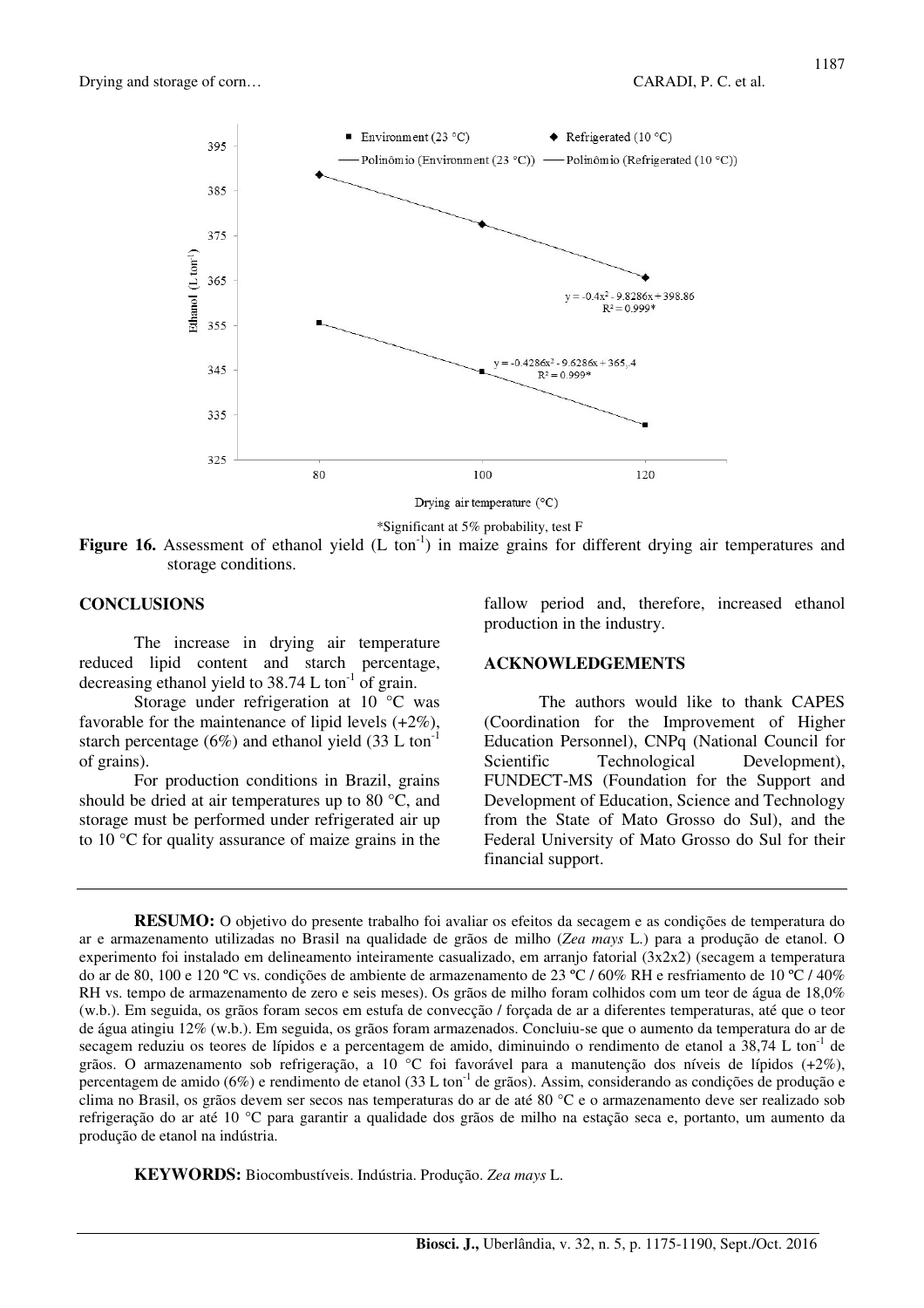# **REFERENCES**

AACC. American Association of Cereal Chemists. **Approved Methods of AACC 30-20,** 9ed. St. Paul., 1995.

ABIMILHO. **Associação Brasileira das Indústrias do milho: estimativa de oferta e demanda**. 2014. Disponível em: <http://www.abimilho.com.br/estatistica>. Acesso em: 08 de agosto de 2014.

ALENCAR, E. R. de; FARONI, L. R. D.; LACERDA FILHO, A. F.; PETERNELL, L. A.; COSTA, A. R. Qualidade dos grãos de soja armazenados em diferentes condições. **Revista Brasileira de Engenharia Agrícola e Ambiental**, v. 13, n. 5, p. 606-613, 2009. http://dx.doi.org/10.1590/S1415-43662009000500014

AOAC. Association of Official Analytical Chemists. **Official methods of analysis of the Association of Official Analytical Chemists.** 17. ed. Gaithersburg, Maryland: AOAC, 2000, p. 4-12.

BACHKNUDSEN, K. E. Carbohydrate and lignin contents of plant materials used in animal feeding. **Animal Feed Science and Technology**, v. 67, n. 4, p. 319-338, 1997. doi:10.1016/S0377-8401(97)00009-6

BRAGATTO, S. A; BARELLA, W. D. **Otimização do Sistema de Armazenagem de Grãos: Um estudo de caso.** 2009. Disponível em: <www.abepro.org.br/biblioteca/ENEGEP2001\_TR21\_0163.pdf> Acesso em: 14/05/2015.

BEMILLER; WHISTLER. Starch: Chemistry and technology. Third edition. **Food Science and Technology**, 2009.

BRAZIL. Ministério da Agricultura e Reforma Agrária. Secretaria Nacional de defesa Agropecuária. **Classificação física de grãos de milho,** Brasília, 2012, 395p.

BROWN, T. R; BROWN, R. C. A review of cellulosic biofuel commercial-scale projects in the United States. **Biofuel Bioprod Bioref**, v. 7, n. 3, p. 235-245, 2013. doi: 10.1002/bbb.1387

CORADI, P. C.; LACERDA FILHO, A. F. de; CHAVES, J. B. P.; MELO, E. C. Quantification of physical losses products in a plant of feed. **Engenharia na Agricultura**, v. 23, n. 2, p. 105-118, 2015. doi: 10.13083/1414-3984

COSTA, L. M.; RESENDE, O.; SOUSA, K. A.; GONÇALVES, D. N. Coeficiente de difusão efetivo e modelagem matemática da secagem de sementes de crambe. **Revista Brasileira Engenharia Agrícola e Ambiental,** v. 15, n. 10, p. 1089-1096, 2011. http://dx.doi.org/10.1590/S1415-43662011001000014

DINNEEN, B. **Ethanol Industry Outlook.** [Online]. 2015. Renewable Fuels Association. Available at: http://www.ethanolrfa.org/ [accessed 10 August 2015].

# FAO. 2012. **Food and Agricultural Organization**.

FORTI, V. A.; CÍCERO, S. M.; PINTO, T. L. F. Avaliação da evolução de danos por 'umidade' e redução do vigor em sementes de soja, cultivar TMG 113-RR, durante o armazenamento, utilizando imagens de raio X e testes de potencial fisiológico. **Revista Brasileira de Sementes**, v. 32, n. 3, p. 123-133, 2010. http://dx.doi.org/10.1590/S0101-31222010000300014

GARCÍA, A.; CARA, C.; MOYA, M.; RAPADO, J.; PULS, J.; CASTRO, E.; MARTÍN, C. Dilute sulphuric acid pretreatment and enzymatic hydrolysis of *Jatropha curcas* fruit shells for ethanol production. **Industrial Crops and Products**, v. 53, n. 1, p. 148-153, 2014. doi: 10.1016/j.indcrop.2013.12.029

GOLDEMBERG, J.; NIGRO, F. E. B.; COELHO, S. T. **Bioenergia no estado de São Paulo: Situação atual, perspectivas, barreiras e propostas,** São Paulo: Imprensa Oficial do Estado de São Paulo, 2008, 152p.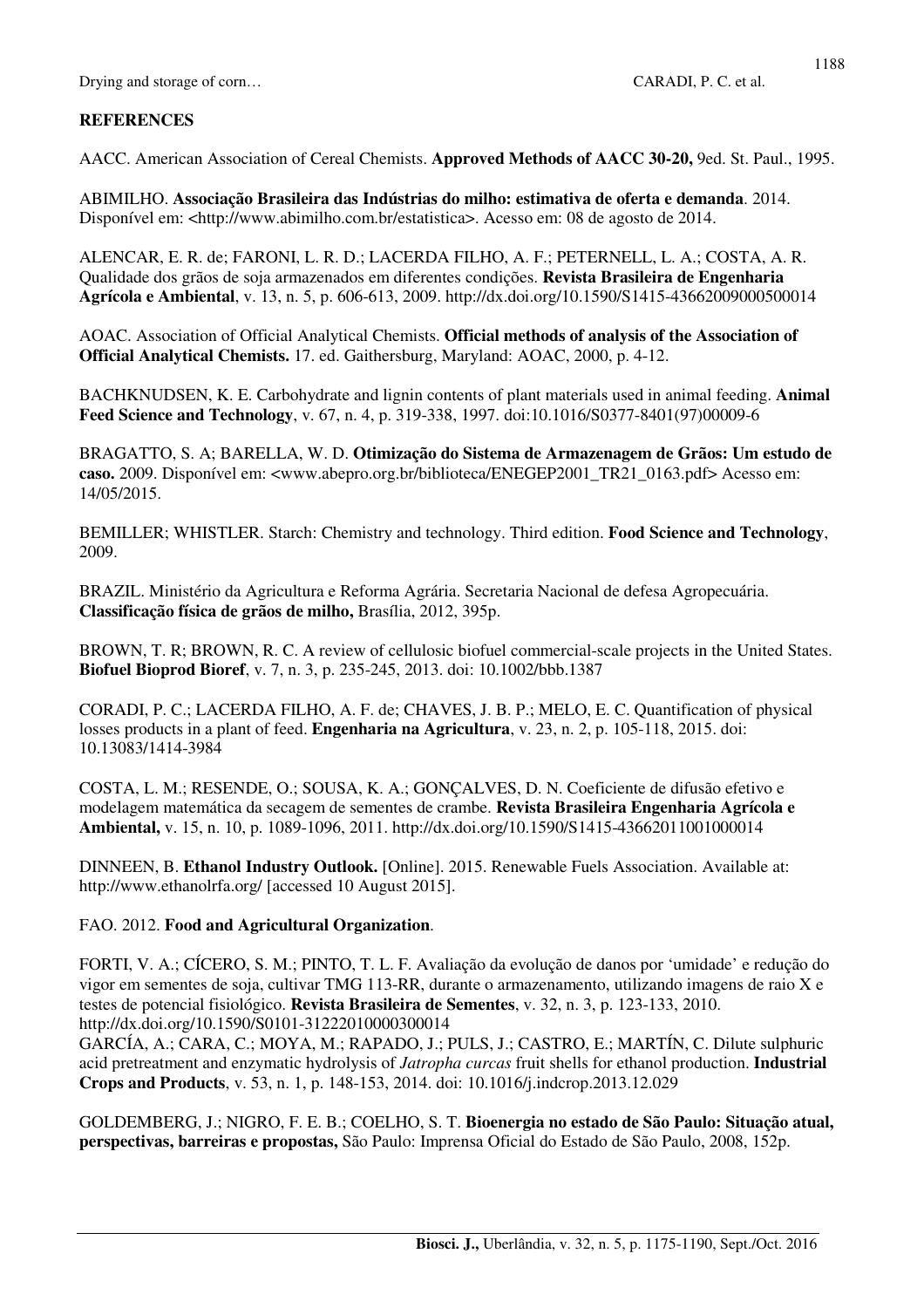GUTKOSKI, L. C.; PEDÓ, I. **Aveia: composição química, valor nutricional e processamento,** São Paulo: Varela, 2000, 192p.

HASJIM, J.; LEE, S.; HENDRICH, S.; SETIAWAN, S.; AI, Y.; JANE, J. Effects of a novel resistant-starch on postprandial plasma-glucose and insulin responses. **Cereal Chemistry**, v. 87, n. 4, p. 257-262, 2010. http://dx.doi.org/10.1094/CCHEM-87-4-0257

HETTINGA, W. G.; JUNGINGER, H. M.; DEKKER, S. C.; HOOGWIJK, M.; MCALOON, A. J.; HICKS, K. B. Understanding the reductions in US corn ethanol production costs: An experience curve approach. **Energy Policy**, v. 37, n. 1, p. 90-203, 2009. doi:10.1016/j.enpol.2008.08.002

HUIJGEN, W. J.; TELYSHEVA, G.; ARSHANITSA, A.; GOSSELINK, R. J. A.; WILD, P. J. Characteristics of wheat straw lignins from ethanol-based organosolv treatment. **Industrial Crops and Products,** v. 59, n. 1, p. 85-95, 2014. doi:10.1016/j.indcrop.2014.05.003

KWIATKOWSKI, J. R.; MCALOON, A. J; TAYLOR, F.; JOHNSTON, D. B. Modeling the process and costs of fuel ethanol production by the corn dry-grind process. **Industrial Crops Products**, v. 23, n. 3, p. 288-296, 2006. doi:10.1016/j.indcrop.2005.08.004

LAMMENS, T. M.; FRANSSEN, M. C. R.; SCOTT, E. L.; SANDERS, J. P. M. Availability of protein-derived amino acids as feedstock for the production of bio-based chemicals. **Biomass and Bioenergy**, v. 44, n. 1, p. 168-181, 2012. doi:10.1016/j.biombioe.2012.04.021

LEE, J. H.; CHO, K. M. Changes occurring in compositional components of black soybeans maintained at room temperature for different storage periods. **Food Chemical**, v. 131, n. 1, p. 161-169, 2012. doi:10.1016/j.foodchem.2011.08.052

MENEZES, N. L.; CÍCERO, S. M.; VILLELA, F. A.; BORTOLOTTO, R. P. Using X-Rays to evaluate fissures in rice seeds dried artificially. **Revista Brasileira de Sementes**, v. 34, n. 1, p. 70-77, 2012. http://dx.doi.org/10.1590/S0101-31222012000100009

OLIVA, A. C. E.; BIAGGIONI, M. A. M.; CAVARIANI, C. Efeito imediato do método de secagem na qualidade de sementes de crambe. **Energia na Agricultura**, v. 27, n. 3, p. 16-30. 2012. http://dx.doi.org/10.17224/EnergAgric.2012v27n3p16-30

OLIVEIRA, L. D. A. C.; GUTKOSK, L. C.; ELIAS, M. C.; MAZZUTTI, S.; AOSANI, E.; ROCHA, J. C. da. Efeito da temperatura de secagem na qualidade de grãos de aveia branca. **Ciência & Agrotecnologia**, v. 34, n. 2, p. 313-319, 2010. http://dx.doi.org/10.1590/S1413-70542010000200007

PARAGINSKI, R. T.; ROCKENBACH, B. A.; SANTOS, R. F. dos; ELIAS, M. C.; OLIVEIRA, M. de. Qualidade de grãos de milho armazenados em diferentes temperaturas. **Revista Brasileira de Engenharia Agrícola e Ambiental**, v. 19, n. 2, p. 358-363, 2015. http://www.ccarevista.ufc.br/seer/index.php/ccarevista/article/view/643

PARK, C.; KIM, Y.; PARK, K.; KIM, B. Changes in physicochemical characteristics of rice during storage at different temperatures. **Journal Stored Products Research**, v. 48, n. 1, p. 25-29, 2012. doi:10.1016/j.jspr.2011.08.005

PASCHOS, T.; XIROS, C.; CHRISTAKOPOULOS, P. Simultaneous saccharification and fermentation by cocultures of *Fusarium oxysporum* and *Saccharomyces cerevisiae* enhances ethanol production from liquefied wheat straw at high solid content. **Industrial Crops Products**, v. 76, n. 1, p. 793-802, 2015. doi:10.1016/j.indcrop.2015.07.061